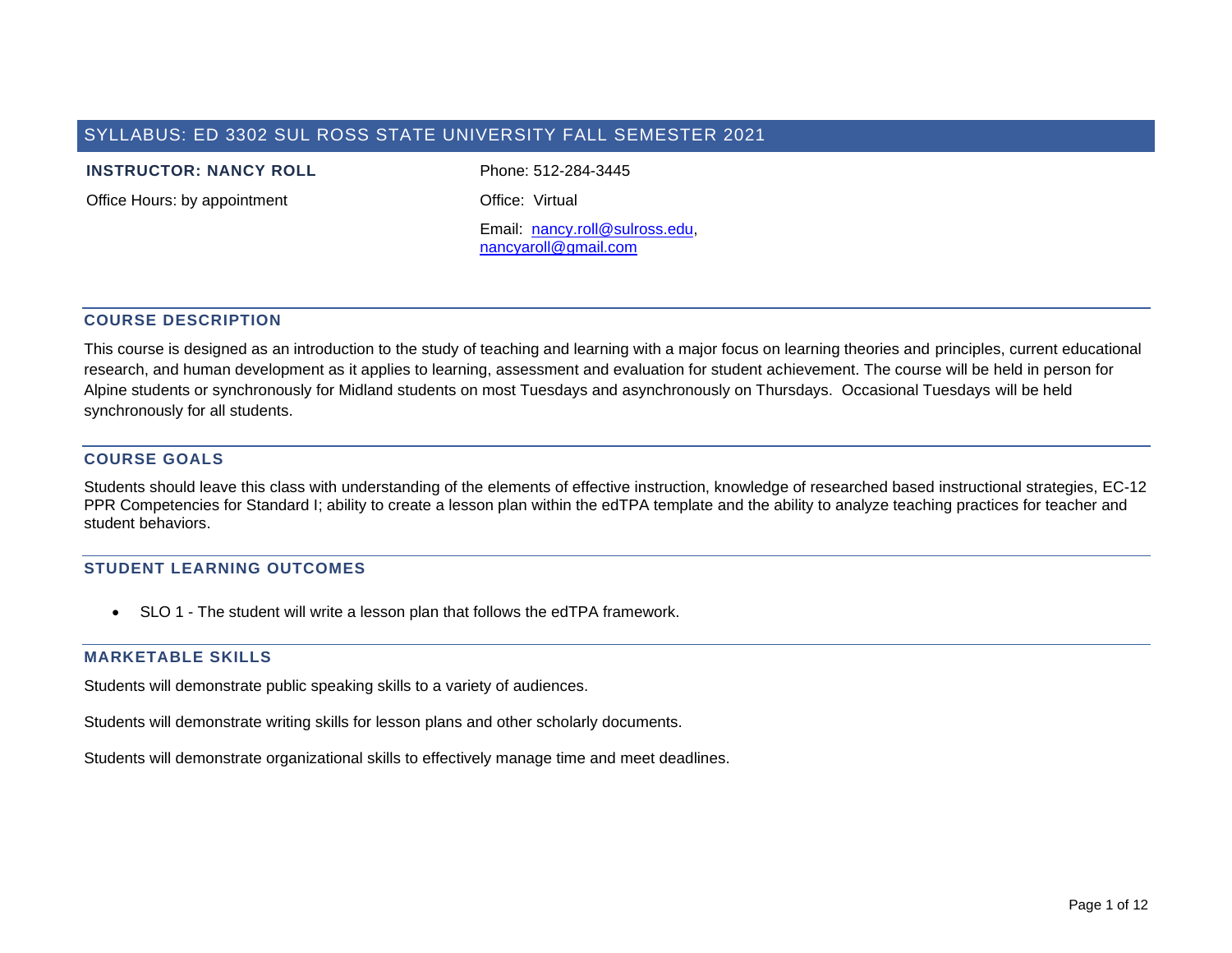| 1.001.A  | Knows the typical stages of cognitive, social, physical and emotional development of students in early<br>childhood through grade 12.                                                                                                                                                                                                                                                                                              |
|----------|------------------------------------------------------------------------------------------------------------------------------------------------------------------------------------------------------------------------------------------------------------------------------------------------------------------------------------------------------------------------------------------------------------------------------------|
| 1.001.B  | Recognizes the wide range of individual developmental differences that characterizes students in early<br>childhood through grade 12 and the implications of this developmental variation for instructional planning                                                                                                                                                                                                               |
| 1.001.C  | Analyzes ways in which developmental characteristics of students in early childhood through grade 12<br>impact learning and performance and applies knowledge of students' developmental characteristics and<br>needs to plan effective learning experiences and assessments.                                                                                                                                                      |
| II.005.F | Knows characteristics of physical spaces that are safe and productive for learning, recognizes the benefits<br>and limitations of various arrangements of furniture in the classroom and applies strategies for<br>organizing the physical environment to ensure physical accessibility and facilitate learning in various<br>instructional contexts                                                                               |
| II.006.D | Recognizes the importance of creating a schedule for young children that balances restful and active<br>movement activities and that provides large blocks of time for play, projects and learning centers                                                                                                                                                                                                                         |
| 1.001.F  | Uses knowledge of cognitive changes in students in early childhood through adolescence (e.g., from an<br>emphasis on concrete thinking to the emergence and refinement of abstract thinking and reasoning,<br>increased ability to engage in reflective thinking, increased focus on the world beyond the school setting)<br>to plan developmentally appropriate instruction and assessment that promote learning and development. |
| 1.001.G  | Understands that development in any one domain (i.e., cognitive, social, physical, emotional) impacts<br>development in other domains.                                                                                                                                                                                                                                                                                             |
| 1.001.H  | Recognizes signs of developmental delays or impairments in students in early childhood through grade 4.                                                                                                                                                                                                                                                                                                                            |
| 1.001.1  | Knows the stages of play development (i.e., from solitary to cooperative) and the important role of play<br>in young children's learning and development.                                                                                                                                                                                                                                                                          |
| 1.001.J  | Uses knowledge of the developmental characteristics and needs of students in early childhood through<br>grade 4 to plan meaningful, integrated and active learning and play experiences that promote the<br>development of the whole child.                                                                                                                                                                                        |
| 1.001.M  | Knows the rationale for appropriate middle-level education and how middle-level schools are structured<br>to address the characteristics and needs of young adolescents.                                                                                                                                                                                                                                                           |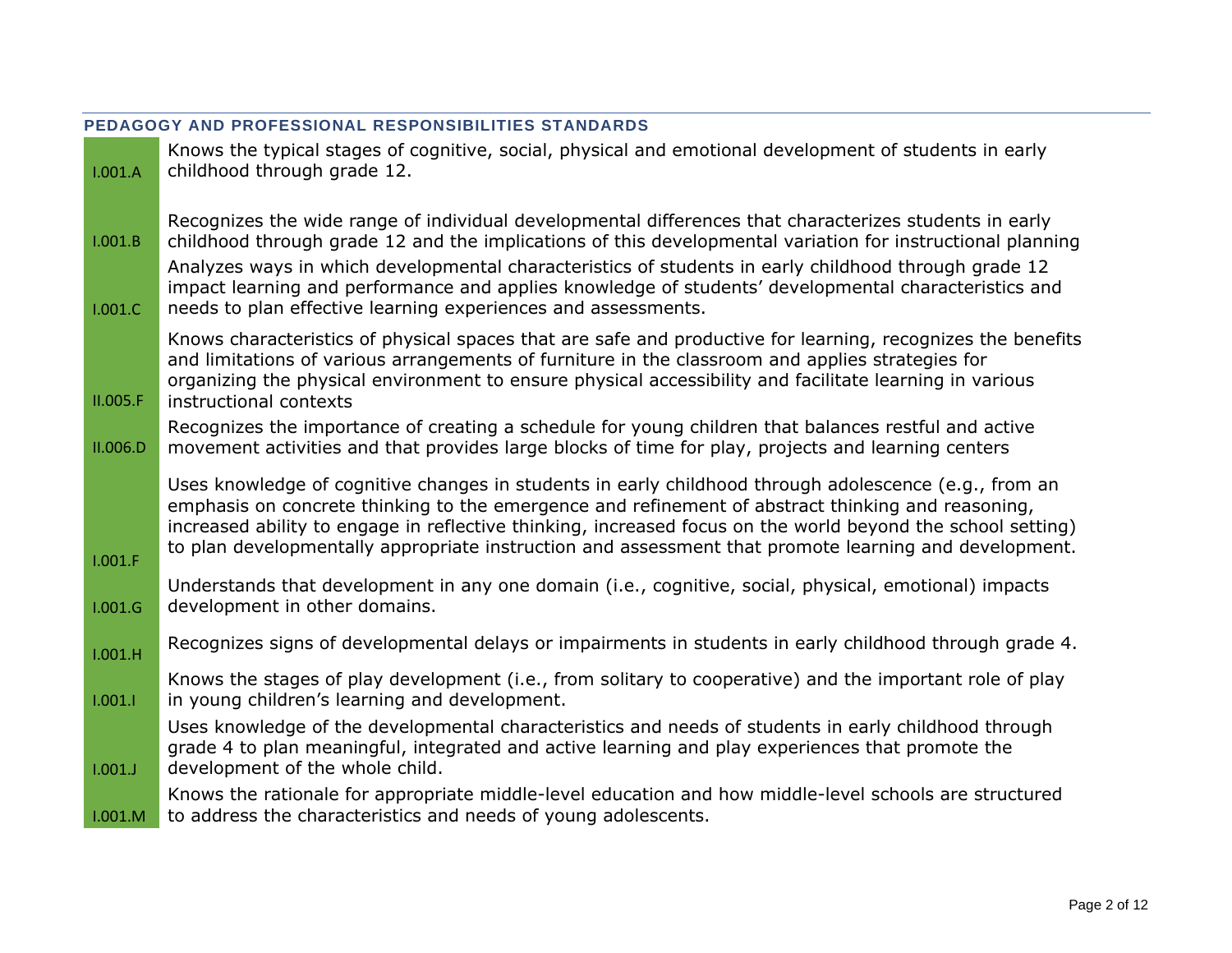| 1.001.N | Recognizes typical challenges for students during later childhood, adolescence and young adulthood<br>(e.g., self-image, physical appearance, eating disorders, feelings of rebelliousness, identity formation,<br>educational and career decisions) and effective ways to help students address these challenges.                                                                                                                                                                                                                                                                            |
|---------|-----------------------------------------------------------------------------------------------------------------------------------------------------------------------------------------------------------------------------------------------------------------------------------------------------------------------------------------------------------------------------------------------------------------------------------------------------------------------------------------------------------------------------------------------------------------------------------------------|
| 1.002.E | Knows how to plan and adapt lessons to address students' varied backgrounds, skills, interests and<br>learning needs, including the needs of English-language learners and students with disabilities.                                                                                                                                                                                                                                                                                                                                                                                        |
| 1.002.F | Understands cultural and socioeconomic differences (including differential access to technology) and<br>knows how to plan instruction that is responsive to cultural and socioeconomic differences among<br>students.                                                                                                                                                                                                                                                                                                                                                                         |
| 1.002.G | Understands the instructional significance of varied student learning needs and preferences.                                                                                                                                                                                                                                                                                                                                                                                                                                                                                                  |
| 1.003.A | Understands the significance of the Texas Essential Knowledge and Skills (TEKS) and of prerequisite<br>knowledge and skills in determining instructional goals and objectives.                                                                                                                                                                                                                                                                                                                                                                                                                |
| 1.003.D | Understands the connection between various components of the Texas statewide assessment program,<br>the TEKS and instruction and analyzes data from state and other assessments using common statistical<br>measures to help identify students' strengths and needs                                                                                                                                                                                                                                                                                                                           |
| 1.003.E | Demonstrates knowledge of various types of materials and resources (including technological resources<br>and resources outside the school) that may be used to enhance student learning and engagement and<br>evaluates the appropriateness of specific materials and resources for use in particular situations, to<br>address specific purposes and to meet varied student needs                                                                                                                                                                                                            |
| 1.003.F | Plans lessons and structures units so that activities progress in a logical sequence and support stated<br>instructional goals                                                                                                                                                                                                                                                                                                                                                                                                                                                                |
| 1.003.G | Plans learning experiences that provide students with developmentally appropriate opportunities to<br>explore content from integrated and varied perspectives (e.g., by presenting thematic units that<br>incorporate different disciplines, providing intradisciplinary and interdisciplinary instruction, designing<br>instruction that enables students to work cooperatively, providing multicultural learning experiences,<br>prompting students to consider ideas from multiple viewpoints, encouraging students' application of<br>knowledge and skills to the world beyond the school |
| 1.004.A | Understands the role of learning theory in the instructional process and uses instructional strategies and<br>appropriate technologies to facilitate student learning (e.g., connecting new information and ideas to<br>prior knowledge, making learning meaningful and relevant to students                                                                                                                                                                                                                                                                                                  |

÷.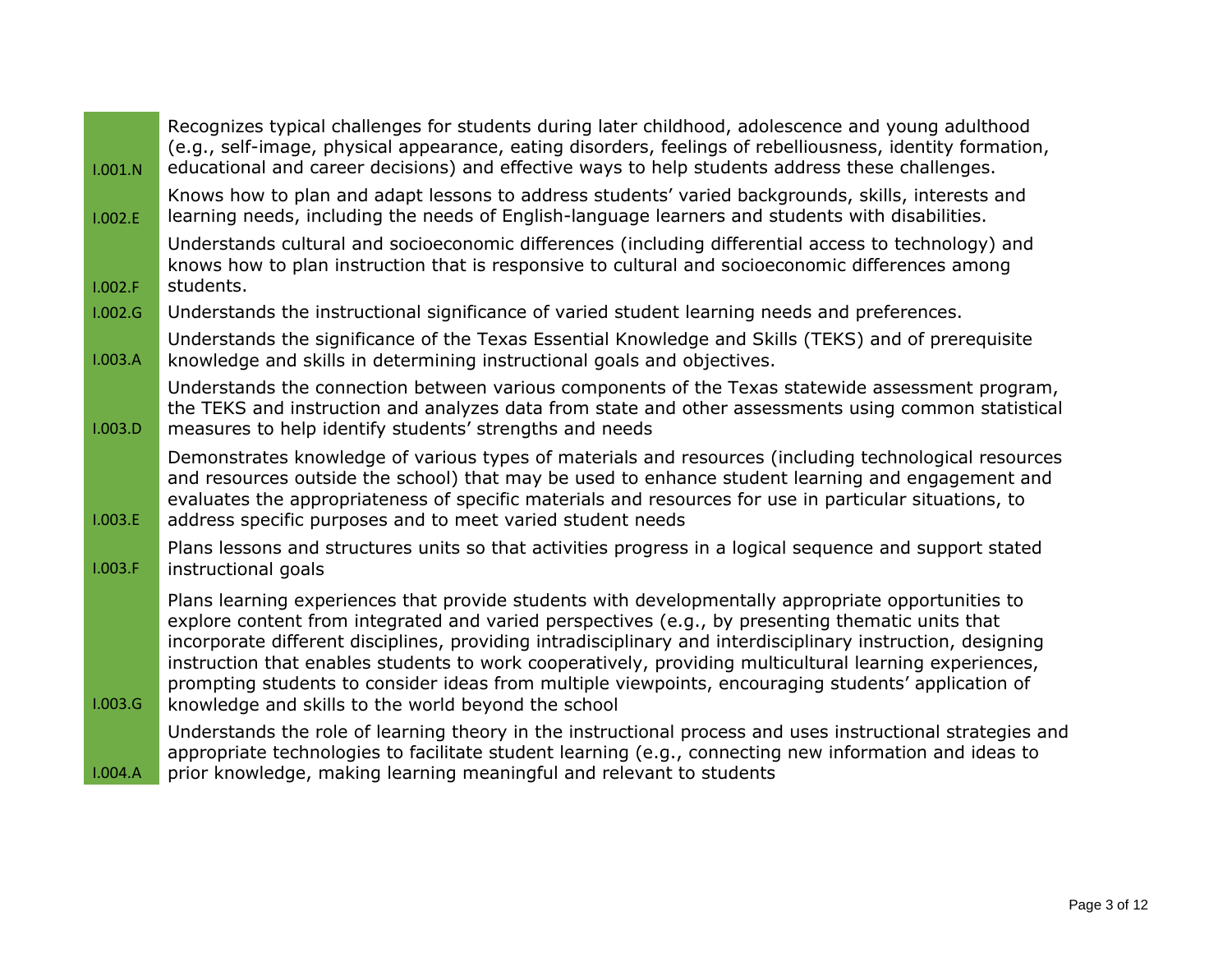| 1.004.B          | Understands that young children think concretely and rely primarily on motor and sensory input and<br>direct experience for development of skills and knowledge and uses this understanding to plan effective,<br>developmentally appropriate learning experiences and assessments                                                                          |
|------------------|-------------------------------------------------------------------------------------------------------------------------------------------------------------------------------------------------------------------------------------------------------------------------------------------------------------------------------------------------------------|
| 1.004.C          | Understands that the middle-level years are a transitional stage in which students may exhibit<br>characteristics of both older and younger children and that these are critical years for developing<br>important skills and attitudes (e.g., working and getting along with others, appreciating diversity, making<br>a commitment to continued schooling |
| 1.004.D          | Recognizes how characteristics of students at different developmental levels (e.g., limited attention span<br>and need for physical activity and movement for younger children; importance of peers, search for<br>identity, questioning of values and exploration of long-term career and life goals for older students)<br>impact teaching and learning   |
| 1.004.1          | Analyzes ways in which teacher behaviors (e.g., teacher expectations, student grouping practices,<br>teacher-student interactions) impact student learning and plans instruction and assessment that<br>minimize the effects of negative factors and enhance all students' learning                                                                         |
| 1.004.K          | Understands the importance of self-directed learning and plans instruction and assessment that promote<br>students' motivation and their sense of ownership of and responsibility for their own learning                                                                                                                                                    |
| III.008.D        | Applies criteria for evaluating the appropriateness of instructional activities, materials, resources and<br>technologies for students with varied characteristics and needs                                                                                                                                                                                |
| <b>III.008.J</b> | Develops the foundation of English language vocabulary, grammar, syntax and mechanics necessary to<br>understand content-based instruction and accelerated learning of English in accordance with the ELPS                                                                                                                                                  |
| III.009.F        | Knows how to plan, organize, deliver, and evaluate instruction that incorporates the effective use of<br>current technology; knows how to use developmentally appropriate instructional practices, activities, and<br>materials to integrate the Technology Applications TEKS into the curriculum                                                           |
| III.009.G        | Knows how to promote creative thinking and innovative process to construct knowledge, generate new<br>ideas, and create products (e.g., design multimedia presentations, explore complex systems or issues,<br>and develop steps for the creation of products                                                                                               |
| III.010.B        | Creates assessments that are congruent with instructional goals and objectives and communicates<br>assessment criteria and standards to students based on high expectations for learning                                                                                                                                                                    |

L.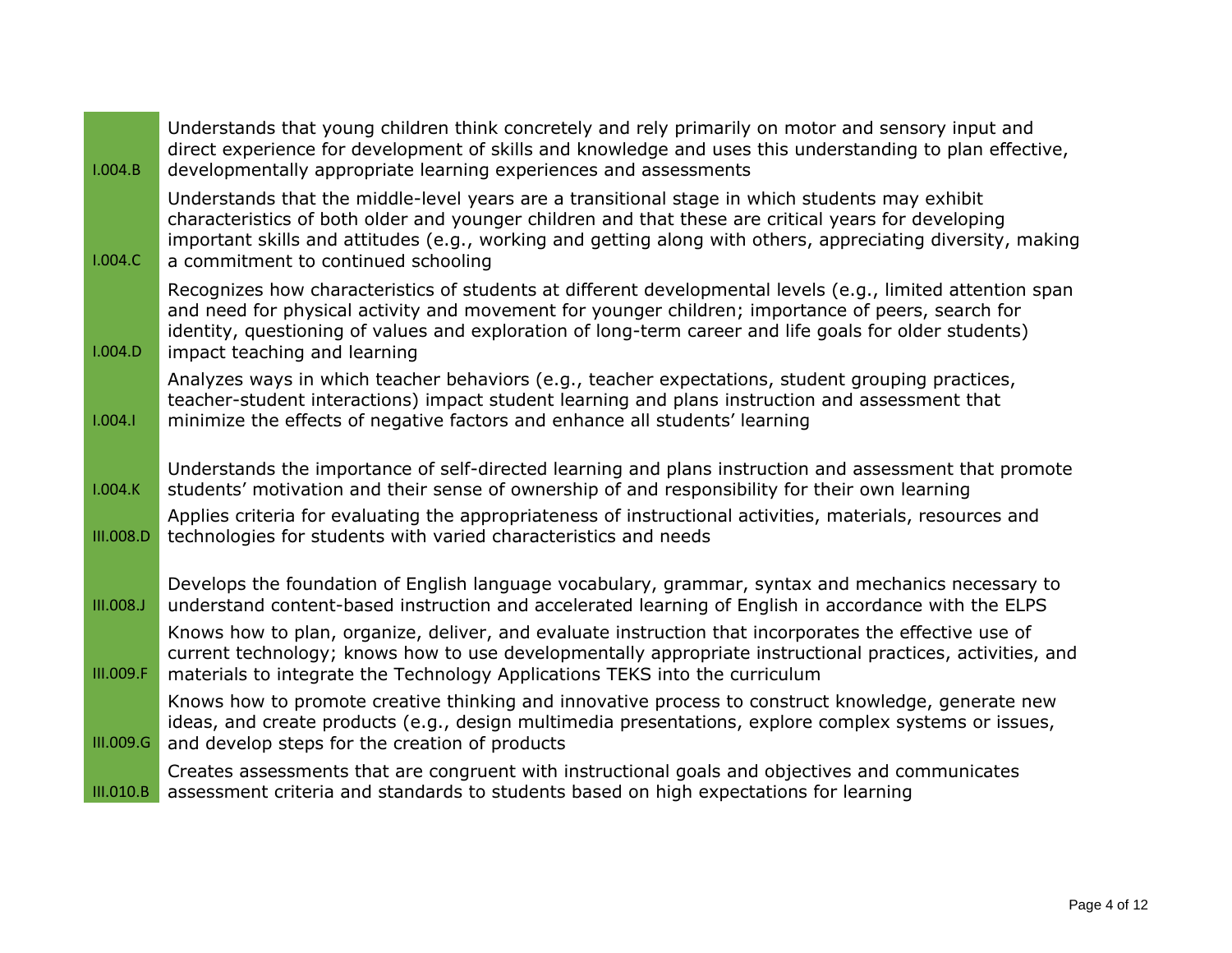## **REQUIRED TEXTS AND RESOURCES**

### 1. **Effective Teaching Methods: Research Based Practices** by Gary Borich; ISBN-13: 978-0134054872

*Additional readings:* Additional readings will also be required. These will be available through Black Board. You are responsible for all assigned readings.

### **Pearson PPR Practice Test**: [https://www.tx.nesinc.com/TestView.aspx?f=HTML\\_FRAG/TX160\\_PrepMaterials.html](https://www.tx.nesinc.com/TestView.aspx?f=HTML_FRAG/TX160_PrepMaterials.html)

You will take the Practice Test (\$10) during the first 10 days of class and again during the last 10 days of class (\$10.00). The focus for 3302 will be on Standard I, but you can begin studying for all of the standards at any time. You must pass the PPR to become a certified teacher.

### **Educational Impact**

TEA requires 10 hours of classroom observation for ED 3302 in Block I. You will complete the field observation hours by purchasing the Educational Impact platform. This platform will give you access to un-narrated quality classroom footage. You will be assigned specific videos to watch and a prompt to write in response to the video. The written response will be graded.

1. Below is the payment URL for you to sign up for access to the Educational Impact video library. More about required videos to observe will be provided.<https://www.educationalimpact.com/store/sru-alpine/>

1. Enter your name and email -- click submit. 2. Complete payment through Paypal - \$60 3. Receive an email from Educational Impact with your own personal ID and password www.ei-onlinecourses.com Once you have paid, the Educational Impact team will create the user ID and reach out with a Getting Started email. At that point you will be set to begin observations which are specific to ED 3302.

**Educational Learning Theories: 2nd Edition** Zhou & Brown – This text will be provided to students as a PDF.

**Lifespan Development, A Psychological Perspective, 2nd Ed** Lally & Valentine-French – This text will be provided to students as a PDF.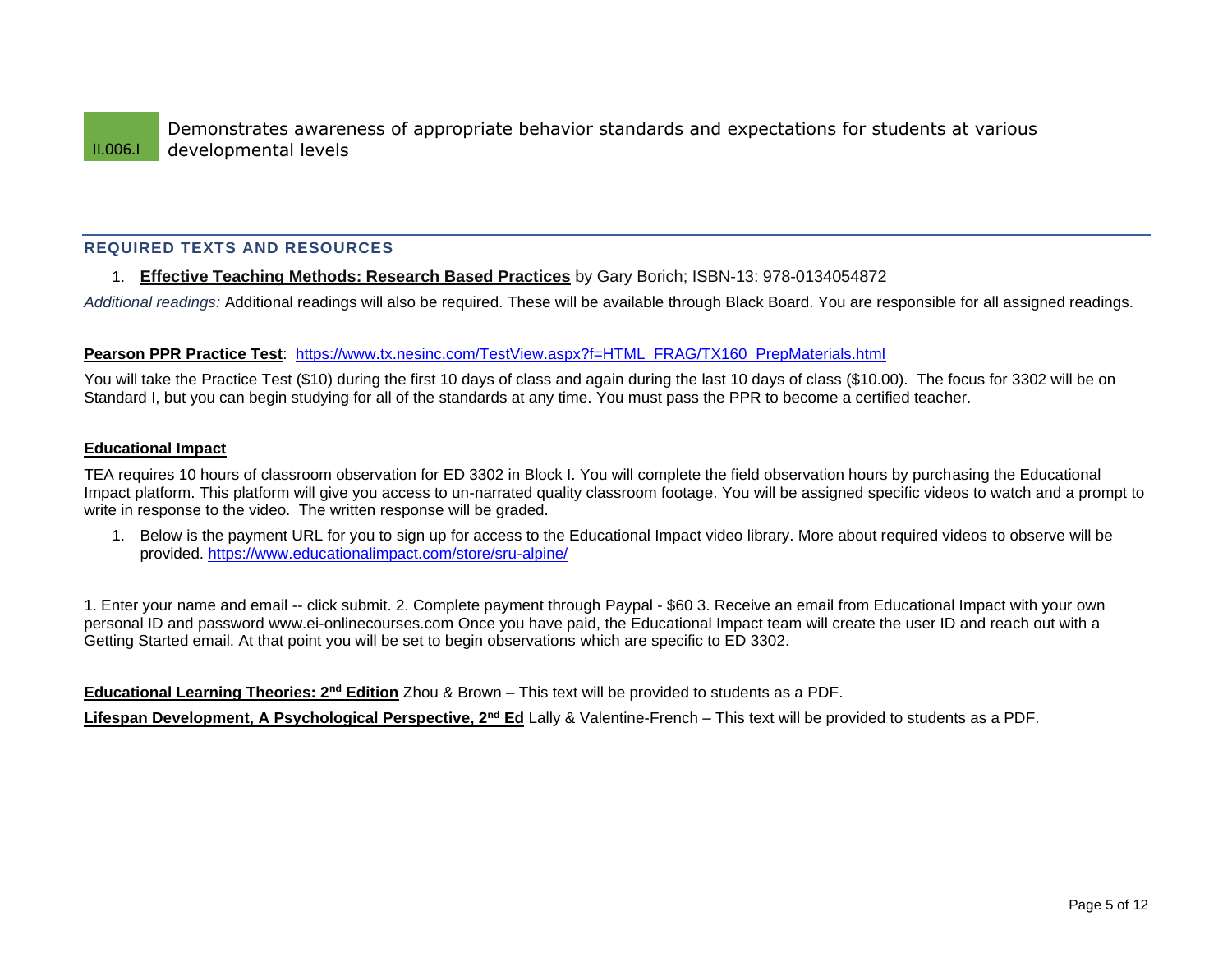### **COURSE REQUIREMENTS AND GRADING**

Grade averages are computed, on a 100 pt scale. Assignments are weighted as follows:

| Description                                               | Points |
|-----------------------------------------------------------|--------|
| Assignments (reading response, observation reports, etc.) | 100    |
| <b>Discussion Boards</b>                                  | 50     |
| Major Assignments (tests, projects, lesson plans, etc.)   | 300    |

Course instructor reserves the right to make any changes to accommodate class progress.

### **COURSE ASSIGNMENT DESCRIPTIONS**

- 1. PPR Practice Test (2) students will take and submit scores for 2 PPR practice tests (beginning and end of semester)
- 2. Human Development/Learning Theory Project students will create a presentation that demonstrates their understanding of learning theory and human development for early childhood and adolescence.
- 3. Basic Lesson Plans students will construct 2 basic lesson plans (7 components)
- 4. edTPA Model Learning Segment (3 lessons) students will develop a 3 day lesson segment
- 5. Learning Segment Commentary students will respond to prompts tied to the learning segment
- 6. Research Based Strategies Project students will utilize sources for researched based strategies to identify key strategies that align to their certification and professional goals
- 7. Effective Teacher Essay students will use articles and research to describe the essential qualities of an effective teacher
- 8. Planning Project (group project) Given a set of standards, students will design a scope and sequence for a year, a semester, units, and a learning segment
- 9. Observation Field Reports students will document evidence of specific teaching and learning behaviors after watching videos of teaching (Educational Impact) 10 hours of observation
- 10. Lesson students will teach a short lesson to a small group and provide feedback to other group members
- 11. Discussion boards students will respond to prompts through the discussion board
- 12. Learning Theory Exam multiple choice test in PPR format over learning theories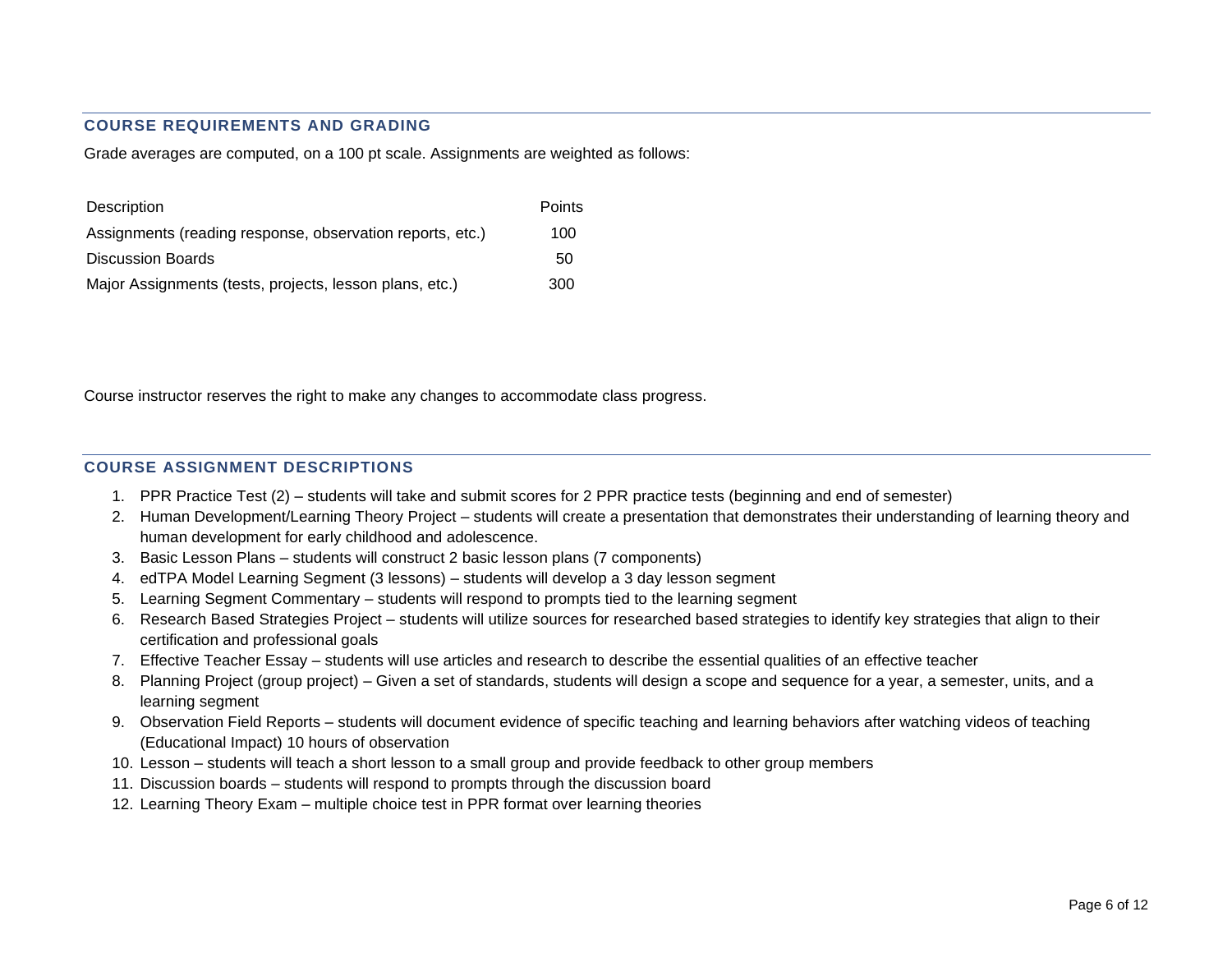Note: Some projects will be developed throughout the year with instructor input and supports. This list is subject to change at the instructor's discretion.

Turn in all assignments on time. Grades for assignments turned in after the due date will be reduced by 1 point for each day late.

### **ATTENDANCE POLICY**

Attend class: Attendance is not optional. Keep up on all readings. Bring reading materials to class. Participate in discussions. Be familiar with email and check it regularly. Check the class web site regularly for assignments and updates. Be thoughtful and civil to classmates and the instructor. Please do not eat during class. Turn off phones. Use of electronic devices (including computers) during class must be approved by the instructor. Email the professor when you are going to be late, absent, or leaving early. If you are late, absent or leave early, you are responsible for what you have missed. Notification does not replace attending class. Materials from each class period will be posted in Black Board. Any online presentations will be recorded and posted (there is not a guarantee that the technology will work).

If you are absent due to a university commitment, such as participating as an athlete in a game, you must provide the excuse documentation to the instructor in a timely manner.

## **GENERAL POLICIES**

#### ACADEMIC MISCONDUCT

Cheating in any form compromises your grade and lowers the quality of your diploma. Classmates who cheat may actually lower your grade by inflating grades, etc. Please make a point to read the Student Handbook regulations on academic dishonesty. To clarify, Using someone's work without giving that person proper credit (i.e. properly citing them) or passing other people's works off as your own is considered plagiarism regardless of whether you got the material from a book, the Web or your best friend. When you do use something created by another you must give credit (using the APA format) to that individual or organization.

#### WRITTEN WORK POLICY

Assignments cannot be evaluated if they cannot be read. In other words, all assignments must be typed and appropriately bound or stapled. You are expected to use correct spelling, punctuation, and grammar in all your written work. Written work will be evaluated through a rubric and errors that cause confusion or misunderstanding will result in a lower grade. Read your work aloud to see and hear the errors. You must provide complete citations for each source that you use in your written work. Submission requirements will be included with assignment details. Most work will be submitted through Black Board.

### EMAIL POLICY

E-mail is not a substitute for meeting with me during office hours. E-mail should be used to schedule an appointment outside of office hours or for short questions clarifying class assignments or specific items from the lecture. In-depth questions about course readings or an entire day's lecture, etc. are not appropriate for e-mail.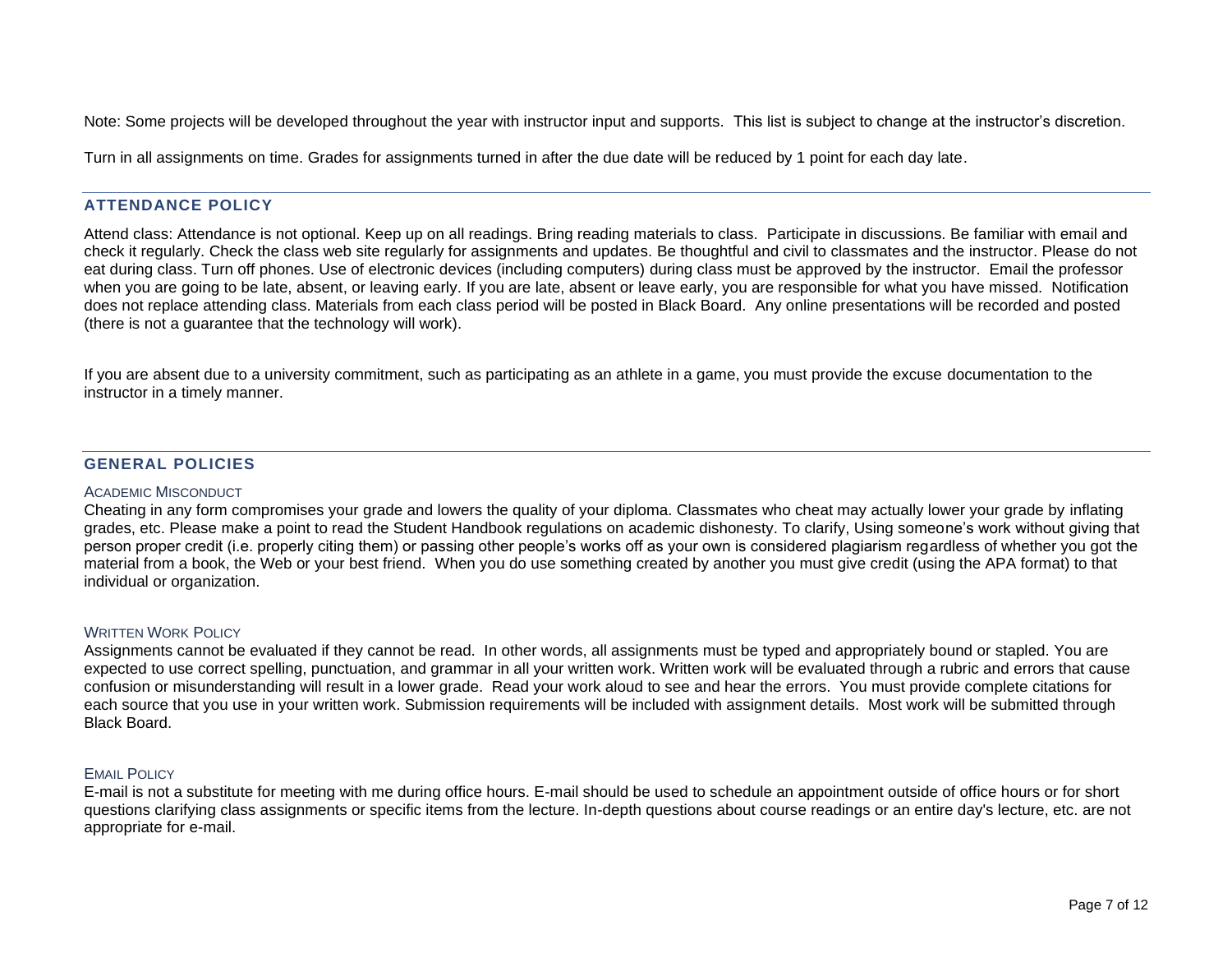# **SRSU SAFETY PLEDGE – ONE UNIVERSITY/ONE COMMUNITY**

As a partner in each campus community, the faculty, staff, and students agree to the following statements in relation to the COVID-19 virus:

- I will wear a face covering, wash my hands, and disinfect my workspaces to protect others from the potential spread of the virus
- I promise to follow distancing guidelines as a way to mitigate the risk of transmission to others both professionally and personally
- I will monitor my health and report any potential problems
- I agree to following the guidelines set forth in this document or as described by Sul Ross State University to protect the public health
- I understand that my actions may impact the larger community and could affect my academic progress or professional attainment at Sul Ross State University

Failing to meet these expectations may be subject to corrective action under university disciplinary policies. Changes or recommendations to the guidelines based on evolving guidance from federal, state, or local agencies will be communicated to the university community.

#### Texas Administrative Code

The curriculum for each educator preparation program shall rely on scientifically based research to ensure teacher effectiveness and align to the TEKS. The subject matter on the next page of this syllabus shall be included in the curriculum for candidates seeking initial certification. All of the subject matter listed will be addressed as you proceed through the Teacher Preparation Program at SRSU. In this course, we will concentrate on the following: • Child development • Learning theories • TEKS organization, structure, and skills • TEKS in the content areas • ELPS – English Language Proficiency Standards • Pedagogy/instructional strategies • Dyslexia – Instruction and detection of • Scientifically Based Research in education and learning • T-TESS Framework as aligned to this course Page 6 of 8 Texas Administrative Code

Texas Administrative Code TITLE 19 EDUCATION PART 7 STATE BOARD FOR EDUCATOR CERTIFICATION CHAPTER 228 REQUIREMENTS FOR EDUCATOR PREPARATION PROGRAMS RULE §228.30 Educator Preparation Curriculum (a) The educator standards adopted by the State Board for Educator Certification shall be the curricular basis for all educator preparation and, for each certificate, address the relevant Texas Essential Knowledge and Skills (TEKS). (b) The curriculum for each educator preparation program shall rely on scientifically-based research to ensure educator effectiveness. (c) The following subject matter shall be included in the curriculum for candidates seeking initial certification in any certification class: (1) the code of ethics and standard practices for Texas educators, pursuant to Chapter 247 of this title (relating to Educators' Code of Ethics), which include: (A) professional ethical conduct, practices, and performance; (B) ethical conduct toward professional colleagues; and (C) ethical conduct toward students; (2) instruction in detection and education of students with dyslexia, as indicated in the Texas Education Code (TEC), §21.044(b); (3) instruction regarding mental health, substance abuse, and youth suicide, as indicated in the TEC, §21.044(c-1). Instruction acquired from the list of recommended best practice-based programs or research-based practices shall be implemented as required by the provider of the best practice-based program or research-based practice; (4) the skills that educators are required to possess, the responsibilities that educators are required to accept, and the high expectations for students in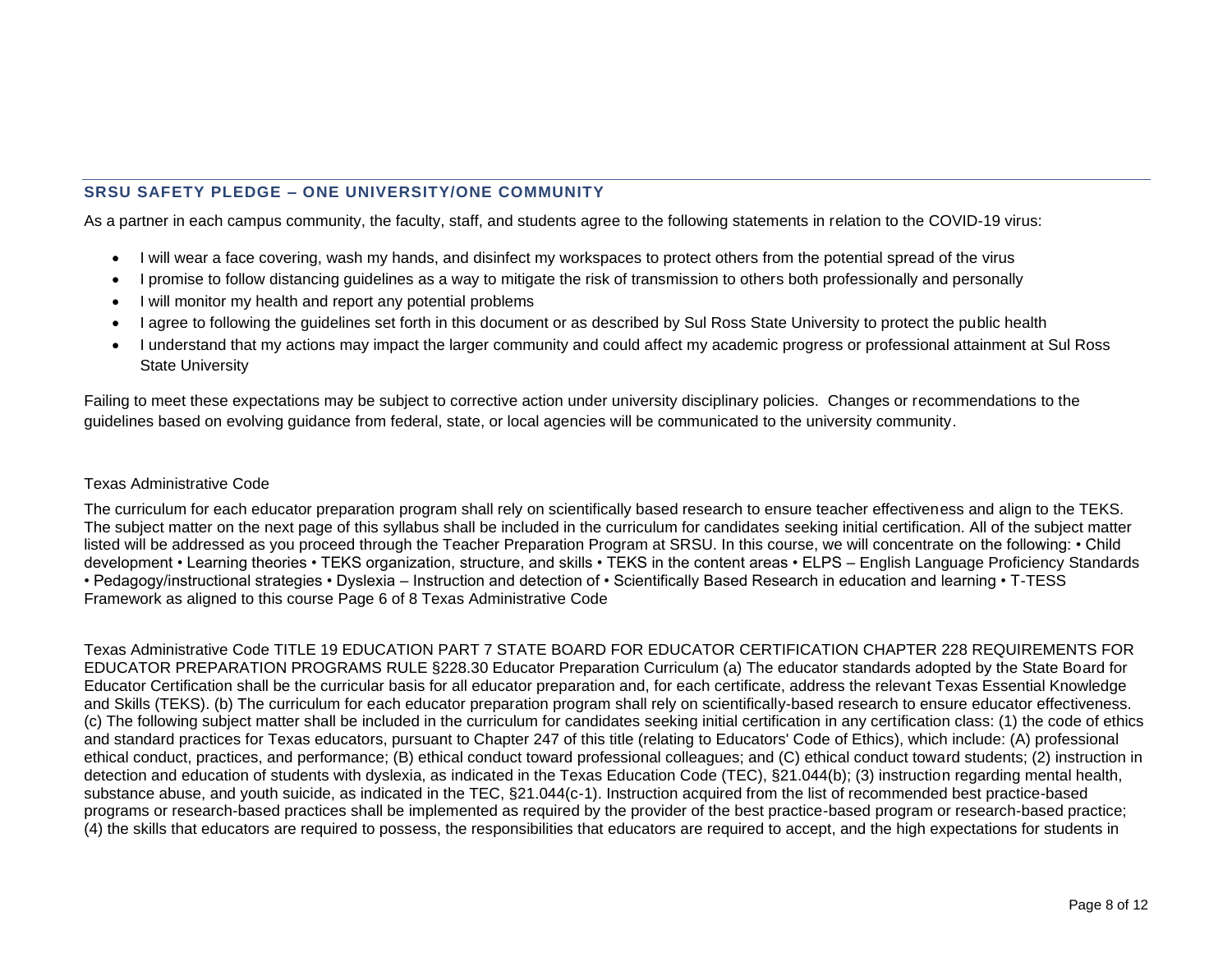this state;Page 7 of 8 (5) the importance of building strong classroom management skills; (6) the framework in this state for teacher and principal evaluation; (7) appropriate relationships, boundaries, and communications between educators and students; and (8) instruction in digital learning, including a digital literacy evaluation followed by a prescribed digital learning curriculum. The instruction required must: (A) be aligned with the latest version of the International Society for Technology in Education's (ISTE) standards as appears on the ISTE website; (B) provide effective, evidence-based strategies to determine a person's degree of digital literacy; and (C) include resources to address any deficiencies identified by the digital literacy evaluation. (d) The following subject matter shall be included in the curriculum for candidates seeking initial certification in the classroom teacher certification class: (1) the relevant TEKS, including the English Language Proficiency Standards; (2) reading instruction, including instruction that improves students' content-area literacy; (3) for certificates that include early childhood and prekindergarten, the Prekindergarten Guidelines; and (4) the skills and competencies captured in the Texas teacher standards in Chapter 149, Subchapter AA, of this title (relating to Teacher Standards). (e) For candidates seeking certification in the principal certification class, the curriculum shall include the skills and competencies captured in the Texas administrator standards, as indicated in Chapter 149, Subchapter BB, of this title (relating to Administrator Standards). (f) The following educator content standards from Chapter 235 of this title (relating to Classroom Teacher Certification Standards) shall be included in the curriculum for candidates who hold a valid standard, provisional, or one-year classroom teacher certificate specified in §230.31 of this title (relating to Types of Certificates) in a certificate category that allows the candidates who are seeking the Early Childhood: Prekindergarten-Grade 3 certificate to teach all subjects in Prekindergarten, Kindergarten, Grade 1, Grade 2, or Grade 3: (1) Child Development provisions of the Early Childhood: Prekindergarten-Grade 3 Content Standards; (2) Early Childhood-Grade 3 Pedagogy and Professional Responsibilities Standards; and (3) Science of Teaching Reading Standards. Source Note: The provisions of this §228.30 adopted to be effective July 11, 1999, 24 TexReg 5011; amended to be effective October 12, 2003, 28 TexReg 8608; amended to be effective December 14, 2008, 33 TexReg 10016; amended to be effective October 27, 2014, 39 TexReg 8388; amended to be effective December 27, 2016, 41 TexReg 10280; amended to be effective December 20, 2018, 43 TexReg 8091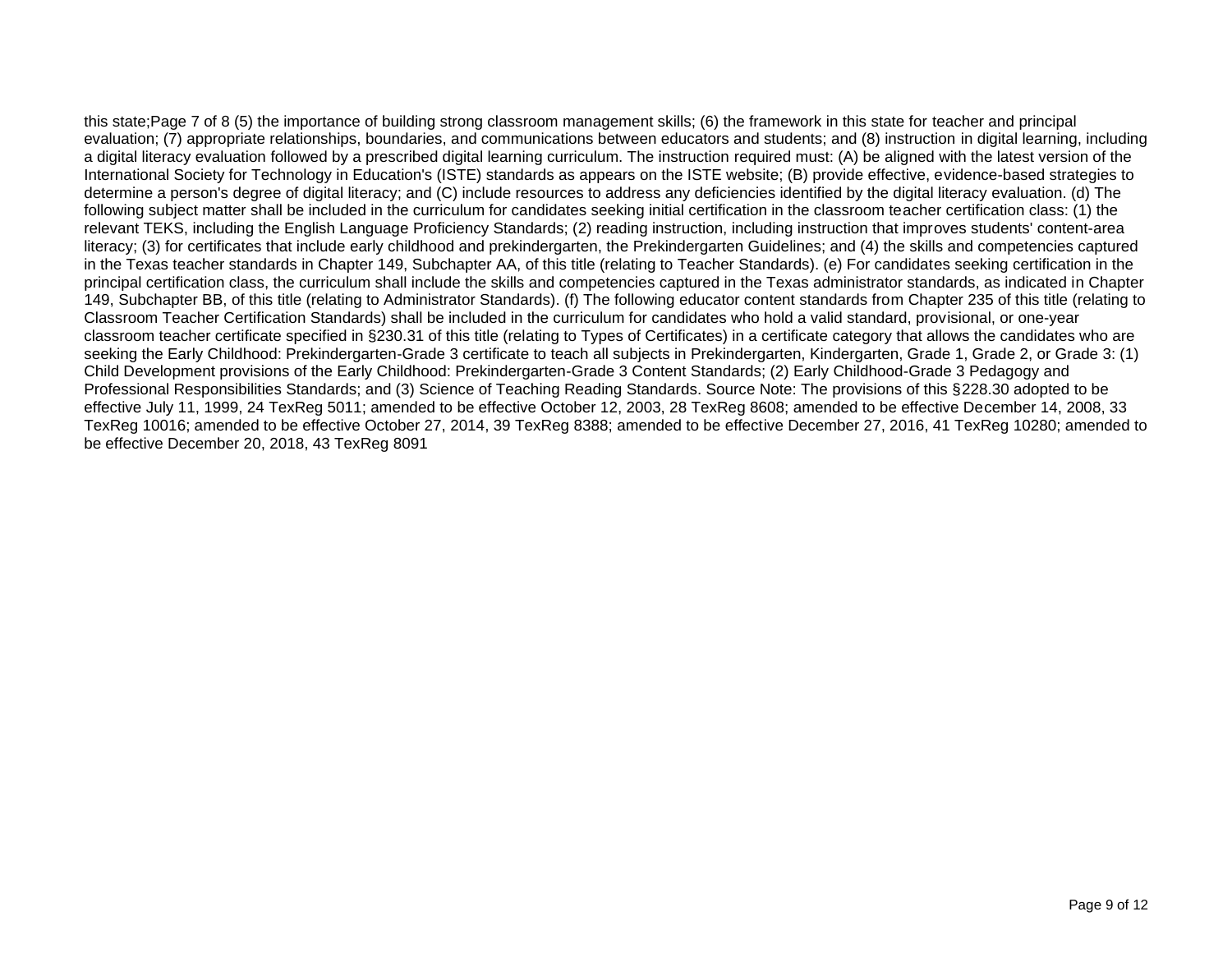# **Course Content Schedule – Subject to change as determined by course instructor and student needs.**

| <b>WK</b>    | <b>DATE</b> | <b>Instructional</b><br><b>Setting</b> | <b>TOPIC</b>                                                                              | <b>Text &amp; Chapter/pages;</b><br><b>Resources; videos</b>                                 | <b>Expected Student</b><br><b>Learning Outcomes</b>                                                  | <b>Activity/Assignment</b>                                                                                                        |
|--------------|-------------|----------------------------------------|-------------------------------------------------------------------------------------------|----------------------------------------------------------------------------------------------|------------------------------------------------------------------------------------------------------|-----------------------------------------------------------------------------------------------------------------------------------|
| 1            | 1/11/22     | In person<br>synchronous               | Welcome, Course Expectations,<br>Research based practices                                 | What Works Clearinghouse<br>website: What we do here",<br>Regional Education<br>Laboratories | Identify characteristics of<br>research based practices;<br>sources of research-based<br>practices   | Research Based Strategies<br>Project - Due 2/4/22 - See<br>power point in Assignments<br>for description<br>Journal: Introduction |
|              | 1/13/22     | Asynchronous                           | RBP: Summarizing and Notetaking,<br><b>Theorist: Behaviorists</b><br>Observation Video #1 | What Works Clearinghouse<br>Practice Guides. ELT Ch 1                                        | Explain summarizing as an<br>instructional strategy;<br>Explain and describe<br>Bloom's Taxonomy     | RBSP: summarizing and<br>notetaking<br>Learning Theorists Project:<br>Behaviorists; Observation<br>Video #1                       |
| $\mathbf{2}$ | 1/18/22     | Synchronous                            | TEKS - content, structure,<br>deconstructing                                              | ETM: Chapter 5<br><b>TEKS</b>                                                                | Describe the structure of<br>the TEKS and deconstruct<br>a TEKS to determine focus                   | Observation Video #2<br>1 <sup>st</sup> PPR Practice Test Due                                                                     |
|              | 1/20/22     | Asynchronous                           | RBP: Similarities and Differences,<br>Theorist: Cognitive Development                     | <b>What Works Clearinghouse</b><br>Practice Guides; ELT Ch 2                                 | Describe and explain<br>similarities and differences<br>strategy and cognitive<br>development theory | RBSP: similarities and<br>differences<br>LTP: Cognitive Development                                                               |
| 3            | 1/25/22     | In person<br>Synchronous               | Organizing Instruction, Scope and<br>Sequence, Units                                      | ETM: Chapter 6 to 177<br>Year at a Glance                                                    | Organize content into<br>semesters and units                                                         | Observation Video #3<br>Design a YAG for a content                                                                                |
|              | 1/27/22     | Asynchronous                           | RBP: Distributed Practice, Theorist:<br>Social Cognitive Theory                           | <b>What Works Clearinghouse</b><br>Practice Guides; ELT Ch 3                                 | Describe and explain<br>distributed practice and<br>social cognitive theory                          | RBSP: Distributed Practice,<br>LTP: Social Cognitive Theory                                                                       |
| 4            | 2/1/22      | In person<br>Synchronous               | <b>Student Learning Objectives</b>                                                        | ETM: Chapter 5 pgs 134-<br>139                                                               | Develop behavioral<br>learning objectives                                                            | Observation Video #4<br><b>Discussion Board</b>                                                                                   |
|              | 2/3/22      | Asynchronous                           | RBP: Specific Feedback, Theorist:<br>Social Cultural Theory                               | <b>What Works Clearinghouse</b><br>Practice Guides; ELT Ch 4                                 | Describe and explain<br>specific feedback strategy<br>and social cultural theory                     | RBSP: Specific Feedback;<br>LTP: Social Cultural Theory                                                                           |
| 5            | 2/8/22      | In person<br>Synchronous               | Learning Segments; Zone of Proximal<br>Development; Central Focus                         |                                                                                              | Design learning segments<br>based on ZPD                                                             | Observation Video #5<br>Design a learning segment                                                                                 |
|              | 2/10/22     | Asynchronous                           | RBP: Quizzing, Deep Questions;<br><b>Theorist: Moral Development</b>                      | <b>What Works Clearinghouse</b><br>Practice Guides; ELT Ch 5                                 | Describe and explain<br>quizzing and deep<br>questioning strategies and<br>moral development theory  | RBSP: Quizzing, Deep<br>questioning; LTP Moral<br>Development                                                                     |
| 6            | 2/15/22     | In person<br>Synchronous               | Prior Knowledge; Long term memory                                                         | EMT: Ch 2                                                                                    | Understanding your<br>students prior to planning                                                     | Observation Video #6<br><b>Discussion Board</b>                                                                                   |
|              | 2/17/22     | Asynchronous                           | RPT: Advanced Organizers, Graphics;<br><b>Theorists: Experiential Learning</b>            | What Works Clearinghouse<br>Practice Guides; ELT Ch 6                                        | Describe and explain<br>advanced organizers and<br>graphics strategies and                           | RBSP: Advanced organizers,<br>Graphics<br>LTP: Experiential learning<br>theory                                                    |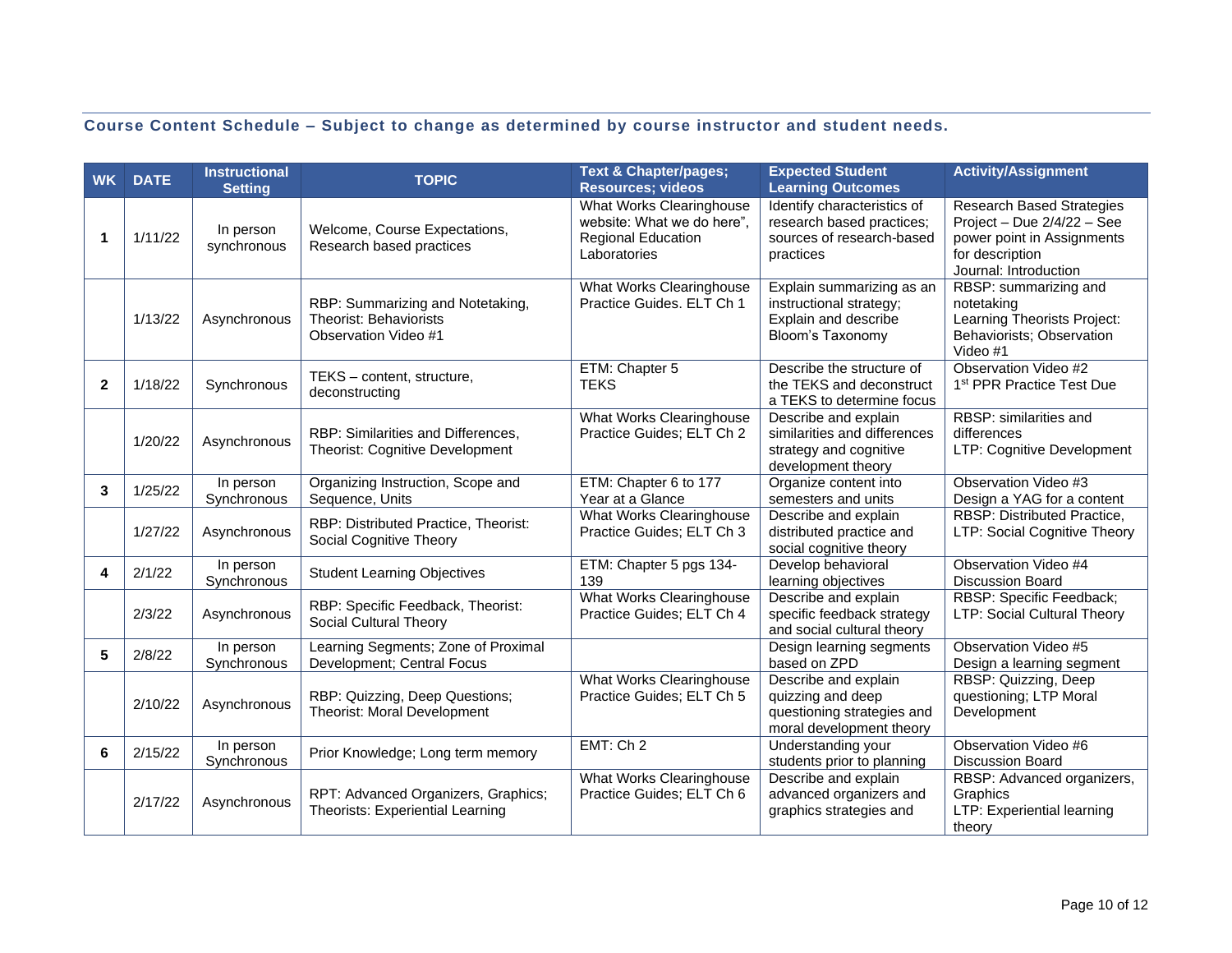|    |         |                          |                                                                              |                                                              | experiential learning<br>theory                                                                                    |                                                                          |
|----|---------|--------------------------|------------------------------------------------------------------------------|--------------------------------------------------------------|--------------------------------------------------------------------------------------------------------------------|--------------------------------------------------------------------------|
| 7  | 2/22/22 | Synchronous              | <b>Summative and Formative Assessments</b>                                   | <b>ASCD Article</b>                                          | Describe the differences<br>between Summative and<br><b>Formative Assessments</b>                                  | Observation Video #7<br><b>Discussion Board</b>                          |
|    | 2/24/22 | Asynchronous             | Assessments; Theorists: Multiple<br>Intelligences Theory, Hierarchy of Needs | ASCD Article; ELT Ch 9<br>and 11                             | Describe and explain<br>assessments as<br>instructional tools; multiple<br>intelligences and hierarchy<br>of needs | LTP: Experiential Learning<br>Theory<br><b>Assessments Journal Entry</b> |
| 8  | 3/1/22  | In person<br>Synchronous | Questioning, Checking for<br>Understanding                                   | ETM: Ch 8                                                    | Describe the differences<br>between convergent and<br>divergent questions; ideas<br>for CFU                        | Observation Video #8<br>Discussion Board                                 |
|    | 3/3/22  | Asynchronous             | RBP: Explicit Vocabulary; Theorists:<br>Social Emotional Learning Theory     | <b>What Works Clearinghouse</b><br>Practice Guides; ELT Ch 8 | Describe and explain<br>vocabulary strategies and<br>social emotional learning                                     | RBP: Vocabulary LTP: Social<br><b>Emotional Learning Theory</b>          |
| 9  | 3/8/22  |                          | Spring Break                                                                 |                                                              |                                                                                                                    |                                                                          |
|    | 3/10/22 |                          | Spring Break                                                                 |                                                              |                                                                                                                    |                                                                          |
| 10 | 3/15/22 | Synchronous              | Backward Design, Learning Theorists<br>Quiz                                  |                                                              |                                                                                                                    | Quiz; Observation Video #9;<br>Learning Theorists Project<br>Due         |
|    | 3/17/22 | Asynchronous             | <b>Behaviors of Effective Teachers</b>                                       | ETM: Chapter 1                                               | Describe the attributes of<br>effective teachers                                                                   | <b>Discussion Board</b>                                                  |
| 11 | 3/22/22 | In person<br>Synchronous | <b>Behaviors of Effective Teachers</b>                                       |                                                              | Describe the attributes of<br>effective teachers                                                                   | Observation Video #10                                                    |
|    | 3/24/22 | Asynchronous             | Human Development Theory                                                     | LD: Chapter 4                                                | Describe the attributes of<br>early childhood                                                                      | <b>Research Based Practice</b><br>Project Due, Discussion<br>Board       |
| 12 | 3/29/22 | In person<br>Synchronous | Events of Instruction, Central Focus                                         | EMT: Chapter 6 pg 179                                        | Name and describe the<br>major events of instruction                                                               | Learning objective for 1 <sup>st</sup><br>lesson plan                    |
|    | 3/31/22 | Asynchronous             | Human Development Theory                                                     | LD: Chapter 5                                                | Describe the attributes of<br>middle and late childhood                                                            | <b>Discussion Board</b>                                                  |
| 13 | 4/5/22  | In person<br>Synchronous | Lesson Planning, lesson plan template                                        | Lesson plan template                                         | Construct lesson plan                                                                                              | Revise Lesson Plan                                                       |
|    | 4/7/22  | Asynchronous             | Human Development Theory                                                     | LD: Chapter 6                                                | Describe the attributes of<br>adolescence                                                                          | Discussion board                                                         |
| 14 | 4/12/22 | In person<br>Synchronous | Lesson Planning                                                              | Lesson plan template                                         | Construct lesson plan to<br>teach on 4/19/22                                                                       | Planning                                                                 |
|    | 4/14/22 | Asynchronous             | Lesson Cycle                                                                 | ETM: Chapter 6 from pg<br>177                                | Use the structures of<br>lesson planning to plan                                                                   | Planning                                                                 |